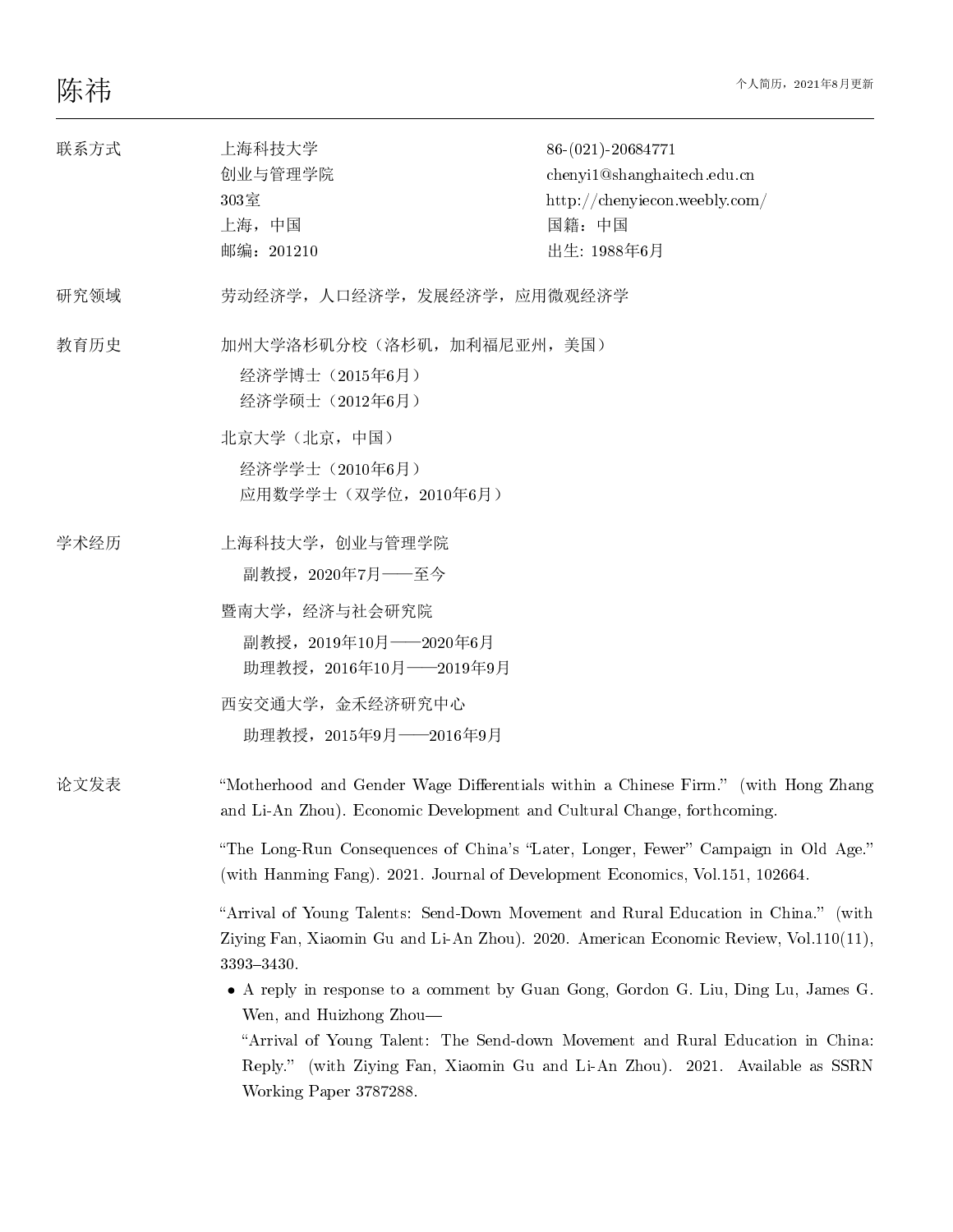"The Power of the Government: China's Family Planning Leading Group and the Fertility Decline since 1970.'' (with Yingfei Huang). 2020. Demographic Research, Vol.42, 985--1038.

``Estimating Returns to Education in Urban China---Evidence from a Natural Experiment in the Schooling Reform.'' (with Sheng Jiang and Li-An Zhou). 2020. Journal of Comparative Economics, Vol.  $48(1)$ ,  $218-233$ .

``Explaining the Decline of the U.S. Saving Rate: the Role of Health Expenditure.'' (with Maurizio Mazzocco and Béla Személy). 2019. International Economic Review, Vol.60(4), 1823--1859.

``Does Raising Family Income Cause Better Child Health? Evidence from China.'' (with Xiaoyan Lei, Li-An Zhou). 2017. Economic Development and Cultural Change, Vol.65(3), 495-520.

``县级财政负担与地方公共服务:农村税费改革的影响''(与周黎安合作),《经济学(季刊)》, 2015年第2期, 417-434

"中国教育收益率的结构分析——基于技术溢出的视角"(与阎开合作),《南方经济》,2010年8月,  $61 - 74$ 

``劳动合同对于进城务工人员收入影响的有效性分析''(与刘阳阳合作),《经济学(季刊)》, 2009年第2期,687--712

工作论文 "How Did China's 'Later Marriage' Policy Affect the Timing of First Marriage and Later-Life Outcomes?.'' (with Yi Zhao). 2021. Available as SSRN Working Paper 3848654.

> ``The State of Mental Health Among the Elderly Chinese.'' (with Hanming Fang). 2020. Available as NBER Working Paper 26690.

> ``Never Too Old to Save? Explaining High Savings Rates among Urban China's Elderly.'' 2016.

科研项目 "性别工资差异的动态演进及形成机制:来自公司人事数据的实证研究",国家自然科学基金 青年科学基金项目(批准号:71903066)

其他发表 ``家庭内部分工、性别歧视与性别工资差异'',《经济资料译丛》,2017年第3期,42--45

媒体文章 **Kanalis** "Rural education and the send-down movement—A chaotic episode in China's past paved the way for better schooling in the countryside", Research Highlights of the American Economic Association, 2020.

> ``多上一年中学能提高我们的收入吗?'',黄埔大道西观点,2020 (转载)中国经济学教育科研网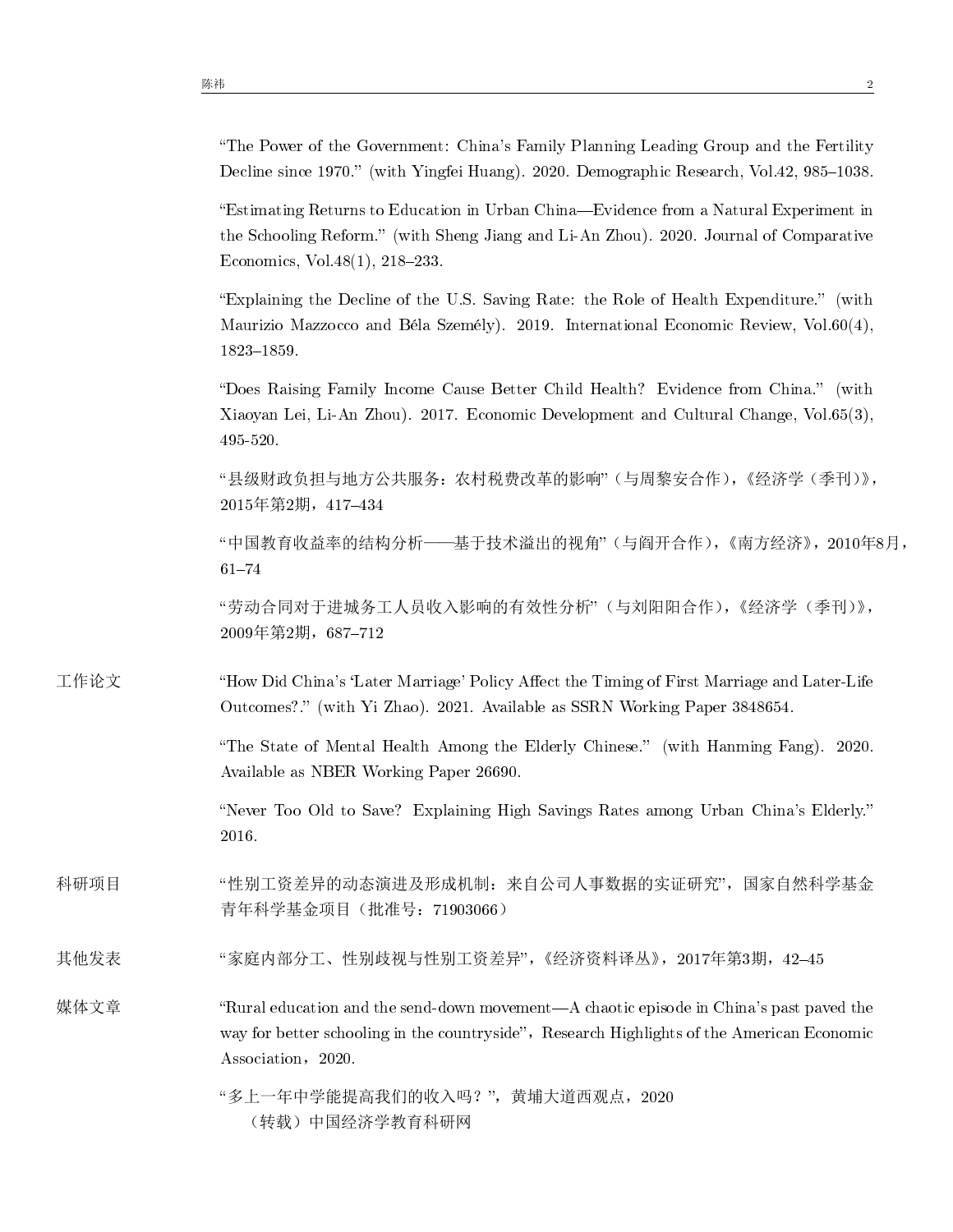|      | "有关计划生育的五个"错误"认知",澎湃/黄埔大道西观点,2020<br>(转载)中国经济学教育科研网                                                                                                                                                                                                                                                     |  |
|------|---------------------------------------------------------------------------------------------------------------------------------------------------------------------------------------------------------------------------------------------------------------------------------------------------------|--|
|      | ""3+1+2"方案下, 化学可能成为物理之后的遇冷科目", 黄埔大道西观点/羊城派, 2019                                                                                                                                                                                                                                                        |  |
|      | "How Do Family Planning Policies Reshape the Life of the Chinese Elderly?" (with Hanming<br>Fang), VoxChina, 2018<br>(转载)VoxDev.org, VoxEU.org, and 黄埔大道西观点                                                                                                                                             |  |
|      | ""上山下乡"带动农村教育", 政见 CNPolitics.org, 2018                                                                                                                                                                                                                                                                 |  |
|      | ""性别歧视"是女性在劳动力市场处于弱势的万恶之源么?",黄埔大道西观点, 2017                                                                                                                                                                                                                                                              |  |
| 教授课程 | 上海科技大学                                                                                                                                                                                                                                                                                                  |  |
|      | 本科生: 经济学导论 (2020秋, 2021春, 2021秋)                                                                                                                                                                                                                                                                        |  |
|      | 暨南大学                                                                                                                                                                                                                                                                                                    |  |
|      | 研究生: 应用计量软件 (2017秋, 2018秋, 2019秋)<br>本科生: 数据分析统计软件 (2018秋, 2019秋)                                                                                                                                                                                                                                       |  |
|      | 西安交通大学                                                                                                                                                                                                                                                                                                  |  |
|      | 研究生: 健康经济学, 劳动经济学 (2016春)<br>本科生: 计量经济学 (2015秋)                                                                                                                                                                                                                                                         |  |
| 匿名审稿 | China Economic Quarterly International, China Economic Review, Economic Inquiry, Eco-<br>nomics and Human Biology, Economics of Transition, Journal of Comparative Economics,<br>Journal of Health Economics, Journal of Population Economics, Management Science, World<br>Development, 经济学 (季刊), 南方经济 |  |
| 论文演讲 | 2021: 上海财经大学 (上海),复旦大学 (上海),中国人民大学 (北京,预定)                                                                                                                                                                                                                                                              |  |
|      | 2020: 人大-GLO中国劳动力市场联合会议(线上),现代劳动经济学国际研讨会(广州),上<br>海科技大学 (线上讲座)                                                                                                                                                                                                                                          |  |
|      | 2019: 上科大-港中文青年经济学家论坛(上海), 现代劳动经济学国际研讨会(深圳), 武<br>汉大学(武汉),第四届中国发展研究双年会(上海),计量经济学会中国会议(广州),中<br>国人民大学 (北京)                                                                                                                                                                                               |  |

2018: 现代劳动经济学国际研讨会(厦门),2018 IESR家庭与劳动经济学研讨会(广州), 芝加哥-暨南联合计划学术研讨会(广州), 第11届中国经济夏季研讨班(香港), "应对人口 老龄化:制度与公共政策创新"(上海), 第三届CCER夏季高端国际研讨班,IESR-GLO联 合工作坊(广州)

2017年 现代劳动经济学国际研讨会(广州),ISER劳动经济学研讨会(广州),第三届人口